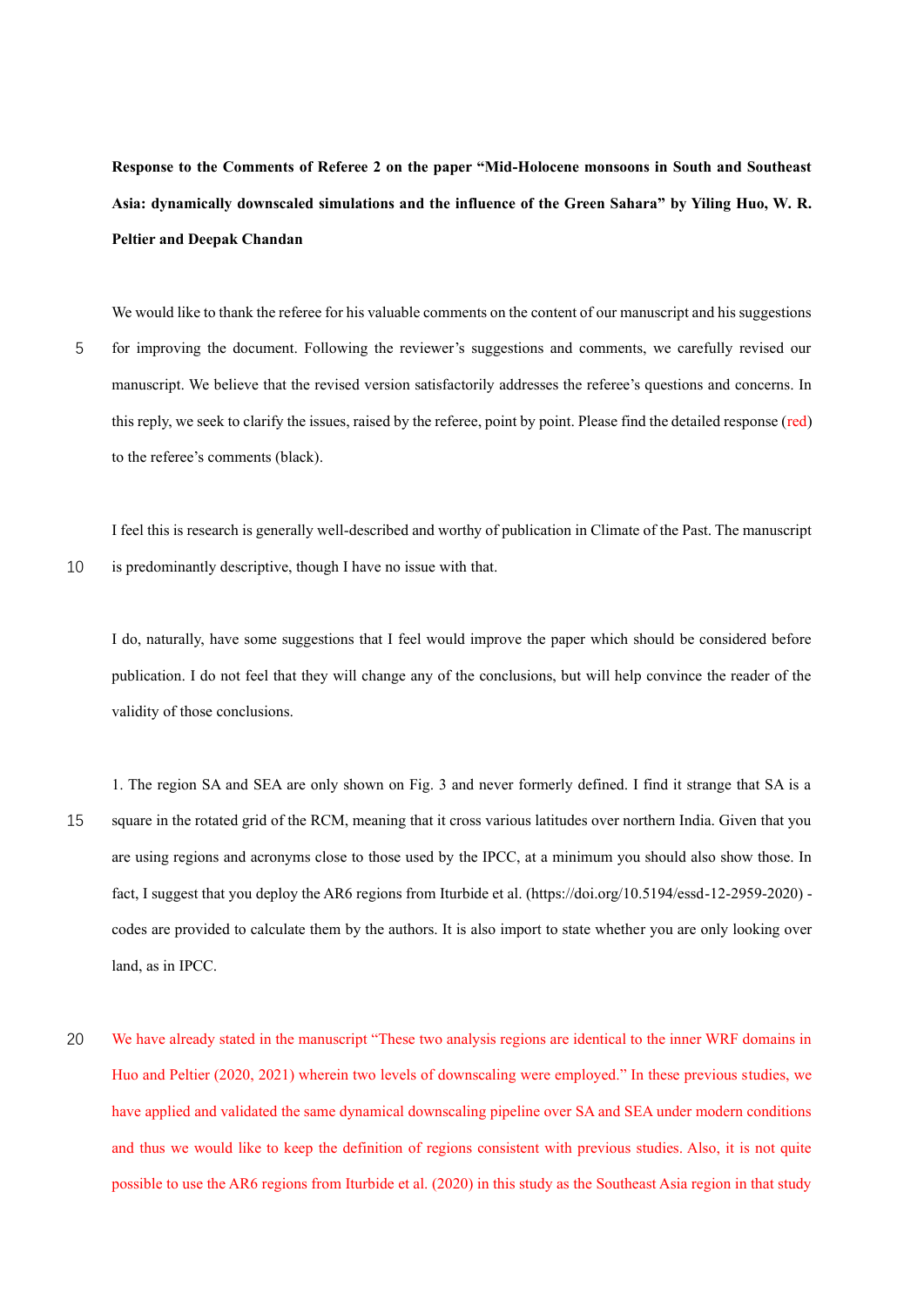25 covers Maritime Southeast Asia, which is outside of our WRF domain. Besides, the SA region in that study extend to the west to 60 ° E, which is very close to the west edge of the WRF domain. The WRF data there may suffer from relatively larger errors.

We now added at the beginning of section 3: "All spatially-averaged anomalies reported here are calculated over the land surface of the Indian subcontinent or mainland SEA south of the TP (the two black rectangles in Fig. 3)."

30 2. I suspect that if you replotted (some of) your figures as a raster rather than interpolated contours, the higher resolution of the RCM vs GCM will be much more obvious. (This could be done using imageshow rather contourf in python or CellFill in NCL).

## Thank you for this suggestion. We have replotted figs. 4-9.

3. Might I suggest a different approach to the palaeo calendar issue. At present you do discuss this in the methods, 35 but it suddenly is mentioned in the figure caption. Firstly, I suspect there little benefit to calendar adjusting for an average over JJAS - we found there was no need for MJJAS in Brierley et al (2020). However, the calendar effect would alter the seasonal cycle time series that you present. If instead you plotted this seasonal cycles from daily data instead, then the issue of defining month is irrelevant. You must have daily resolution data from the GCM (to drive the RCM). I think that plotting from daily data would be more useful to identify shifts in Fig 11.

40 Thank you for this suggestion. We have now replotted fig. 11 using daily data.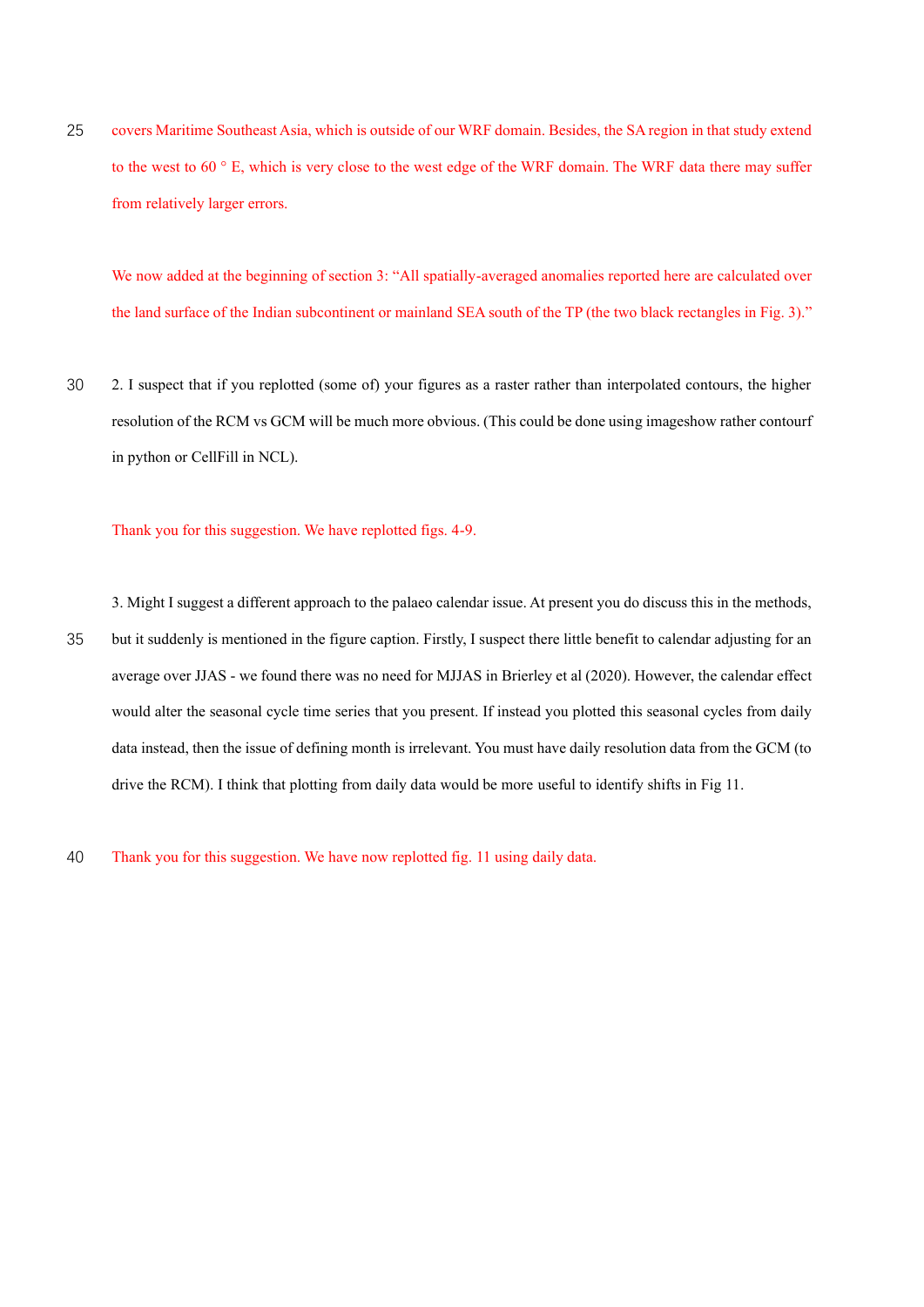

**Figure 11: Climatological seasonal cycle of zonal-mean precipitation (mm day-1 ) for the PI simulations of the first WRF-CROCO ensemble member over (a) SA and (d) SEA. Zonal-mean precipitation anomalies for (b, e) MHREF and (c, f) MHGS over (b, c) SA and (e, f) SEA.**

45 4. Please can you be more explicit about the 15 years selected to drive the RCM simulations. Obviously ENSO would influence monsoon rainfall, can you reassure the reader that a different sampling on ENSO events is not responsible for the patterns described?

We agree with the reviewer that ENSO would influence monsoon rainfall and that could be a source of uncertainty. We have now stated in the conclusion that "Also note that the reported precipitation changes are subject to 50 uncertainties associated with the parts of the global simulations that have been employed to force the downscaling ensemble. Since the precipitation results are strongly affected by large interannual variability associated with ENSO, further simulations with different initial conditions will be needed to characterize the internal variability and confirm the robustness of this result."

5. Some more information about improved representation of ocean upwelling the regional model would be useful 55 to place the SST changes in context.

These results for the SST from the regional ocean model are supported by the higher resolution ocean dynamics